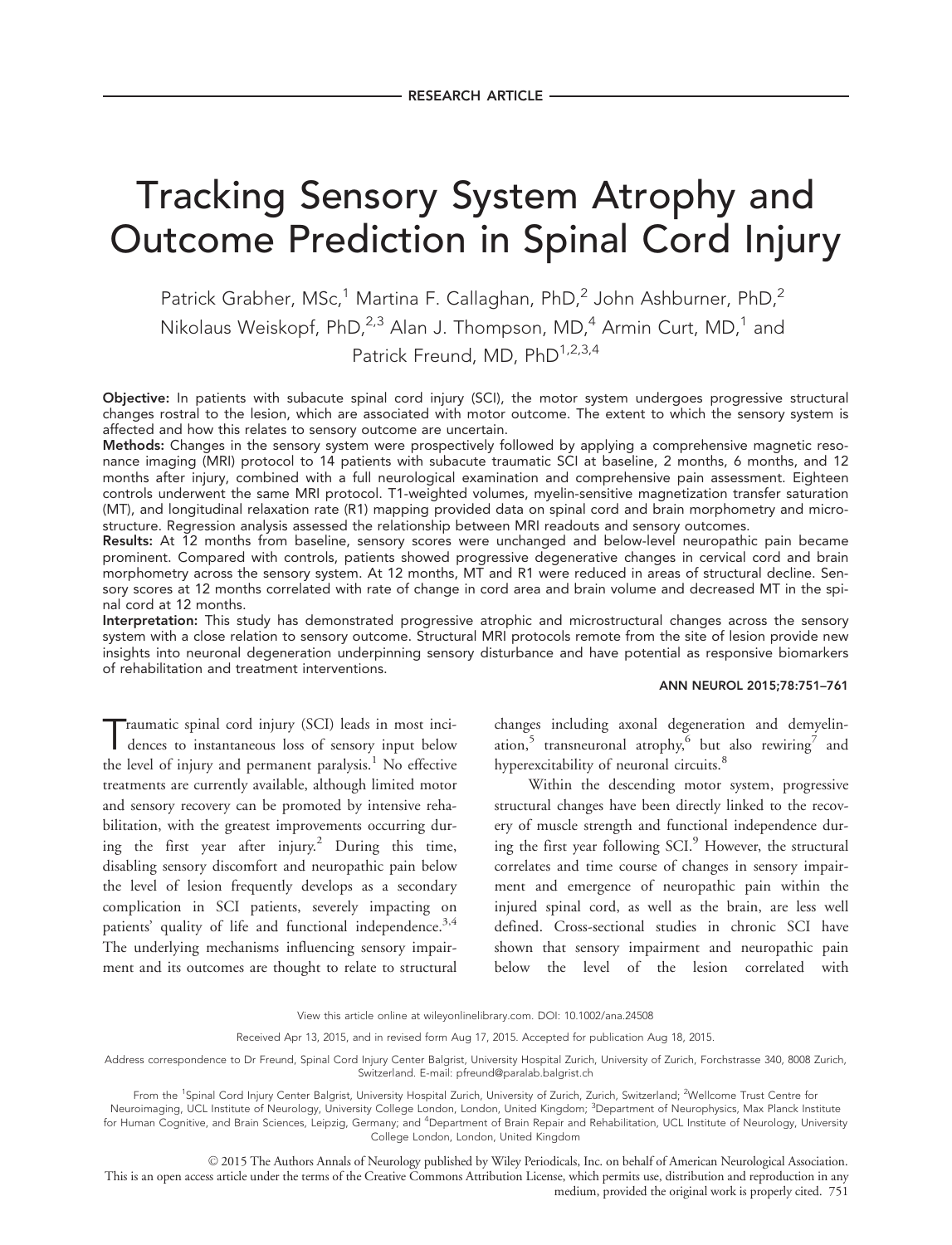structural<sup>10–15</sup> and functional changes<sup>16,17</sup> within the sensory system. However, such cross-sectional studies in chronic SCI do not allow for assessment of the spontaneous evolution of structural and functional changes attributable to (1) the acute onset of deafferentation,  $18-20$  (2) spontaneous partial sensory recovery, or (3) relearning of compensatory approaches relevant for activities of daily living (ie, visual inputs). $21$  Therefore, there is only limited knowledge about the temporal dynamics and specificity of trauma-induced structural changes and their link to the arising sensory impairment and outcome and below-level neuropathic pain within the spinal cord, brainstem, and brain.<sup>22</sup>

Recent advances in quantitative neuroimaging of the spinal cord and brain provide the possibility of monitoring temporal changes of the macrostructure as well as the microstructure from the earliest onset of SCI.<sup>23,24</sup> In a longitudinal prospective design, we used advanced magnetic resonance imaging (MRI) outcome measures to assess the spontaneous time course of structural progressive changes within the sensory system above the spinal level of the lesion (ie, cervical cord and brain). We measured next to cross-sectional spinal cord area $9$  the anterior–posterior width (APW) and left–right width (LRW) at the identical cord level to provide detailed insights into morphometric cord changes.<sup>12</sup> At the level of the brain, we applied tensor-based morphometry to assess dynamic volumetric changes<sup>25</sup> and voxel-based quantification (VBQ) of magnetization transfer saturation (MT) and longitudinal relaxation rate  $(R1)$  maps<sup>26</sup> to gain information about myelin integrity at 12-month follow-up. We hypothesized that specific macrostructural and microstructural changes appear in the sensory system early after traumatic SCI and that these changes would be associated with the extent of sensory impairment/outcome and the development of neuropathic pain below the level of injury.

# Subjects and Methods

## Subjects and Study Design

Fourteen patients with a subacute (<2 months postinjury) traumatic SCI (Table) and 18 healthy control subjects were recruited at the University Hospital Balgrist between July 2010 and June 2013. All patients fulfilled the following inclusion criteria: subacute (<2 months postinjury) traumatic SCI without head and brain lesions, no pre-existing neurological, mental, or medical disorders affecting functional outcome, and no contradictions to MRI.

A comprehensive and detailed clinical protocol and pain questionnaire were performed on patients at baseline, 2 months, 6 months, and 12 months to assess their sensory and motor impairments. This protocol included the International Standards for the Neurological Classification of Spinal Cord Injury

(ISNCSCI) protocol $^{27}$  for motor, light touch, and pinprick score, and the Spinal Cord Independence Measure (SCIM).<sup>28</sup> Using the European Multicenter Study about Spinal Cord Injury (EMSCI) pain questionnaire (v4.2, [http://www.emsci.](http://www.emsci.org)  $\text{org/}$  $\text{org/}$  $\text{org/}$ ),<sup>29,30</sup> we assessed multiple aspects of pain (eg, onset, duration, maximal and average pain intensity, quality of pain [eg, nociceptive or neuropathic]) at each time point. To be classified as below-level neuropathic pain, ongoing pain had to be located 3 or more segments below the level of lesion. Pain intensity was assessed using an 11-point numeric rating scale from "0" indicating no pain to "10" indicating the worst pain imaginable pain.

All participants underwent a comprehensive MRI protocol at the same time points. The relationship between SCIM and ISNCSCI motor scores and structural changes have been reported previously in a subgroup of the present study cohort.<sup>9</sup>

Informed written consent was obtained from all participants before participation. The study protocol was in accordance with the Declaration of Helsinki and was approved by the local ethics committee of Zurich (EK-2010-0271).

## Image Acquisition

Participants were scanned with a 3T Magnetom Verio MRI scanner (Siemens Healthcare, Erlangen, Germany) operating with a 16-channel radiofrequency (RF) receive head and neck coil and RF body transmit coil. All participants were carefully positioned in the same position at all times by the radiographers to obtain high reproducibility across participants and time points to exclude any bias related to potential gradient nonlinearity over time at the level of the spinal cord.

T1-weighted (T1w) structural whole-brain volumes including the cervical cord to C5 were collected at each time point. At 12 months, we acquired additional data using a multiparameter mapping (MPM) quantitative MRI (qMRI) protocol.<sup>26</sup> Data collected using this protocol can be used to compute maps of  $R1^{31}$  and MT.<sup>32</sup> These metrics are physical MRI parameters, respectively describing the relaxation and magnetization transfer behavior of protons within their microenvironments. Both processes are enhanced by the presence of macromolecular content (eg, myelin). As such, they are sensitive to tissue microstructure and provide quantitative measures that can be used for multicenter studies and give information about myelin, water, and iron content.<sup>33</sup> All image volumes were checked for artifacts.

For each subject, a 3-dimensional (3D) T1w scan (magnetization-prepared rapid acquisition gradient echo [MPRAGE]) $34$  with 176 partitions was acquired at 1mm isotropic resolution in 9 minutes using the following parameters: field of view = 224  $\times$  256 mm<sup>2</sup>, matrix size = 224  $\times$  256, repetition time (TR) = 2,420 milliseconds, echo time (TE) = 4.18 milliseconds, inversion time  $= 960$  milliseconds, flip angle  $\alpha = 9^{\circ}$ , and readout bandwidth = 150 Hz per pixel.

The quantitative MPM data were derived from 3 differently contrast-weighted 3D multiecho fast low-angle shot (FLASH) volumes acquired with 1mm isotropic resolution and a field of view of 240  $\times$  256 mm<sup>2</sup> (matrix size = 240  $\times$  256)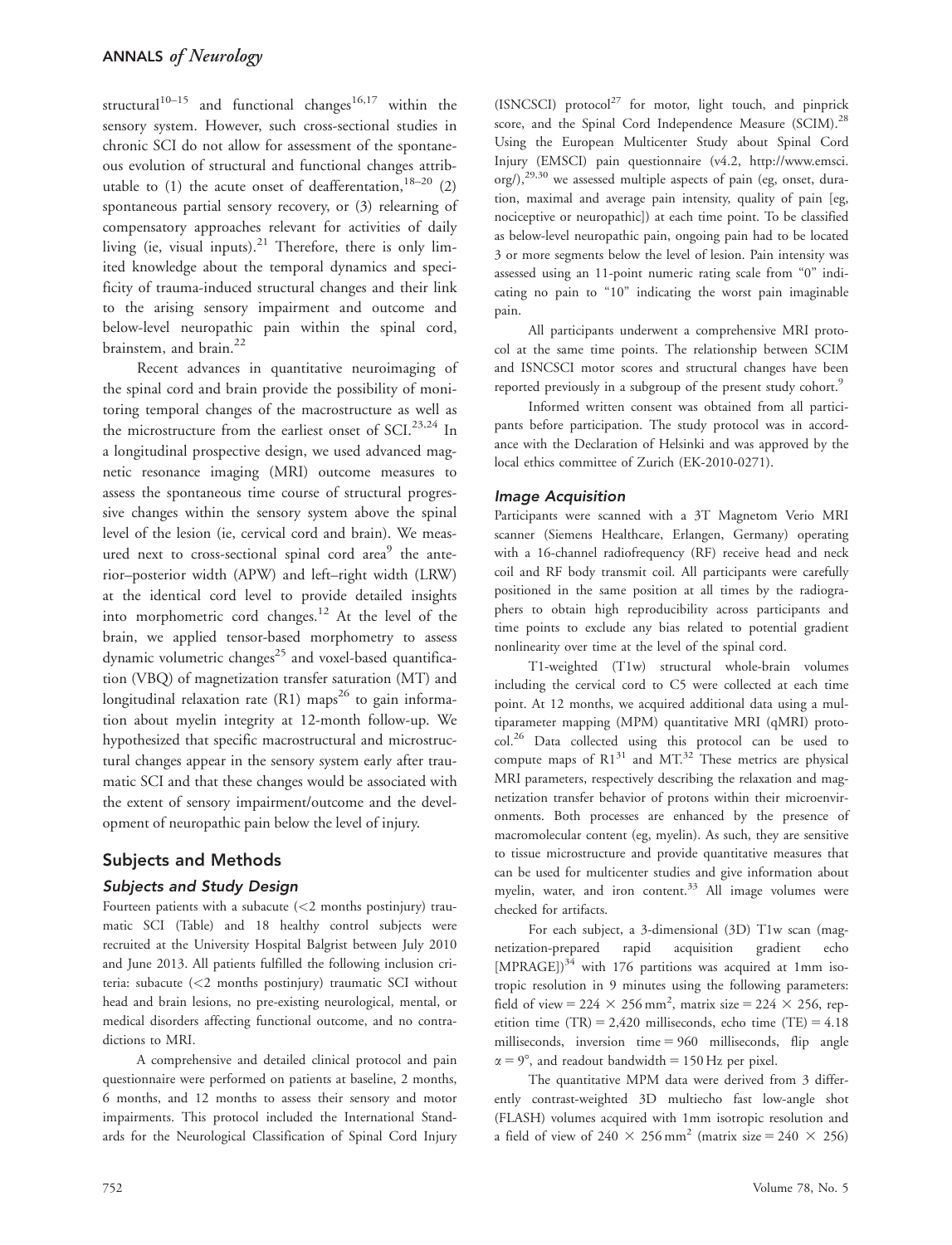|    |                      | Injury |                  |                                               | <b>Initial</b><br>Site of               | <b>ISNCSCI Pinprick</b> |                                               | <b>ISNCSCI</b> Light Touch |            |
|----|----------------------|--------|------------------|-----------------------------------------------|-----------------------------------------|-------------------------|-----------------------------------------------|----------------------------|------------|
| ID | Age at<br>Injury, yr |        | Type Severity    | <b>ISNCSCI</b><br>Grade at<br><b>Baseline</b> | Impairment,<br>Motor/<br><b>Sensory</b> | Baseline,               | 12 Months, Baseline,<br>Left/Right Left/Right | Left/Right Left/Right      | 12 Months, |
| 1  | 19                   | Fall   | Complete         | A                                             | C <sub>5</sub> /C <sub>4</sub>          | 13/13                   | 16/17                                         | 12/12                      | 16/17      |
| 2  | 23                   | Fall   | Incomplete B     |                                               | C7/C6                                   | 18/20                   | 19/18                                         | 34/35                      | 35/37      |
| 3  | 70                   | Fall   | Incomplete B     |                                               | T10/T10                                 | 37/38                   | $NA^a$                                        | 40/38                      | $NA^a$     |
| 4  | 75                   | Fall   | Incomplete D     |                                               | T12/T12                                 | 52/50                   | $NA^b$                                        | 56/55                      | $NA^b$     |
| 5  | 44                   | Fall   | Incomplete D     |                                               | T11/T11                                 | 56/53                   | 55/51                                         | 56/51                      | 55/51      |
| 6  | 42                   | Fall   | Complete         | $\mathbf{A}$                                  | C5/C5                                   | 10/10                   | 10/8                                          | 13/14                      | 9/11       |
| 7  | 71                   | Fall   | Incomplete B     |                                               | C7/C8                                   | 16/20                   | 22/19                                         | 42/43                      | 56/56      |
| 8  | 20                   |        | MVA Complete     | A                                             | C5/C5                                   | 10/9                    | 15/11                                         | 10/11                      | 29/24      |
| 9  | 30                   |        | MVA Incomplete B |                                               | C7/C8                                   | 17/18                   | 18/19                                         | 33/31                      | 35/35      |
| 10 | 52                   | Fall   | Incomplete D     |                                               | T9/T9                                   | 45/44                   | 45/45                                         | 48/47                      | 45/45      |
| 11 | 42                   |        | MVA Incomplete D |                                               | C5/C4                                   | 53/51                   | 56/41                                         | 52/52                      | 56/42      |
| 12 | 29                   | Fall   | Complete         | $\mathbf{A}$                                  | T11/T11                                 | 44/44                   | 38/40                                         | 43/43                      | 41/41      |
| 13 | 70                   |        | MVA Complete     | A                                             | T7/T7                                   | 28/37                   | 31/37                                         | 35/37                      | 31/36      |
| 14 | 52                   |        | MVA Incomplete B |                                               | C6/C6                                   | 19/19                   | 30/14                                         | 32/33                      | 33/34      |

TABLE 1. Clinical and Behavioral Data of 14 Patients with Subacute Traumatic Spinal Cord Injury

All patients were male, except Patient 3.

<sup>a</sup>No sensory testing was performed.

b Patient died.

ISNCSCI = International Standards for the Neurological Classification of Spinal Cord Injury. MVA = motor vehicle accident;  $NA = not available.$ 

with 176 partitions in a total scan time of 23 minutes. To reduce the overall acquisition time, parallel imaging with a speed-up factor of 2 was used in the phase-encoding direction (anterior–posterior) using a generalized autocalibration partially parallel acquisition algorithm (GRAPPA). Additionally, a partial Fourier acquisition with a 6/8 sampling factor was used in the partition direction (left–right). Predominantly T1 weighting was achieved with  $TR = 25$  milliseconds and  $\alpha = 23^{\circ}$ , whereas proton density (PD) weighting was achieved with TR = 25 milliseconds and  $\alpha = 4^\circ$ . Magnetization transfer weighting (TR = 37 milliseconds,  $\alpha = 9^{\circ}$ ) was achieved by applying an off-resonance RF pulse prior to nonselective excitation. The readout bandwidth was 480Hz per pixel. Seven equidistantly spaced echoes were acquired with TE ranging from 2.46 milliseconds to 17.22 milliseconds for all volumes. One additional echo was acquired at 19.68 milliseconds for both the PD-weighted (PDw) and T1w volumes.

#### Image Analysis

CHANGES TO THE MACROSTRUCTURE AND MICROSTRUC-TURE OF THE CERVICAL CORD. We investigated remote trauma-induced structural changes within the spinal cord at cervical level C2/C3. In addition to the previously reported cross-sectional

spinal cord area,<sup>9</sup> we here assessed its change in the shape, which we parameterized with APW and LRW, because reductions in these are related to sensory and motor impairment, respectively.<sup>12</sup>

We used JIM 6.0 (Xynapse Systems, Aldwincle, UK) to extract 10 contiguous and reformatted axial slices of 3 mm at the C2/C3 level from the structural MPRAGE T1w volume. The cross-sectional cord area was then calculated automatically with an active-surface model.<sup>35</sup> An ellipse was fit to the boundary of this spinal cord area, defined in the previous step in MAT-LAB (MathWorks, Natick, MA) to extract APW (elliptical short axis) and LRW (elliptical long axis).

To assess changes to the myelin content at the identical cervical cord level, we used in-house MATLAB scripts based on nearest-neighbor region growing to define the cord volume (stopping criterion: 40% drop in parameter value) within the MT map followed by the same ellipse-fitting procedure. This region of interest (ROI) for the spinal cord was superimposed on the R1 maps and used to extract the mean quantitative parameters from the MT and R1 maps (processing of quantitative maps is explained in the next section).

CHANGES TO THE MACROSTRUCTURE AND MICROSTRUC-TURE OF THE BRAIN. We used tensor-based morphometry, implemented in SPM12 (Wellcome Trust Centre for Neuroimaging,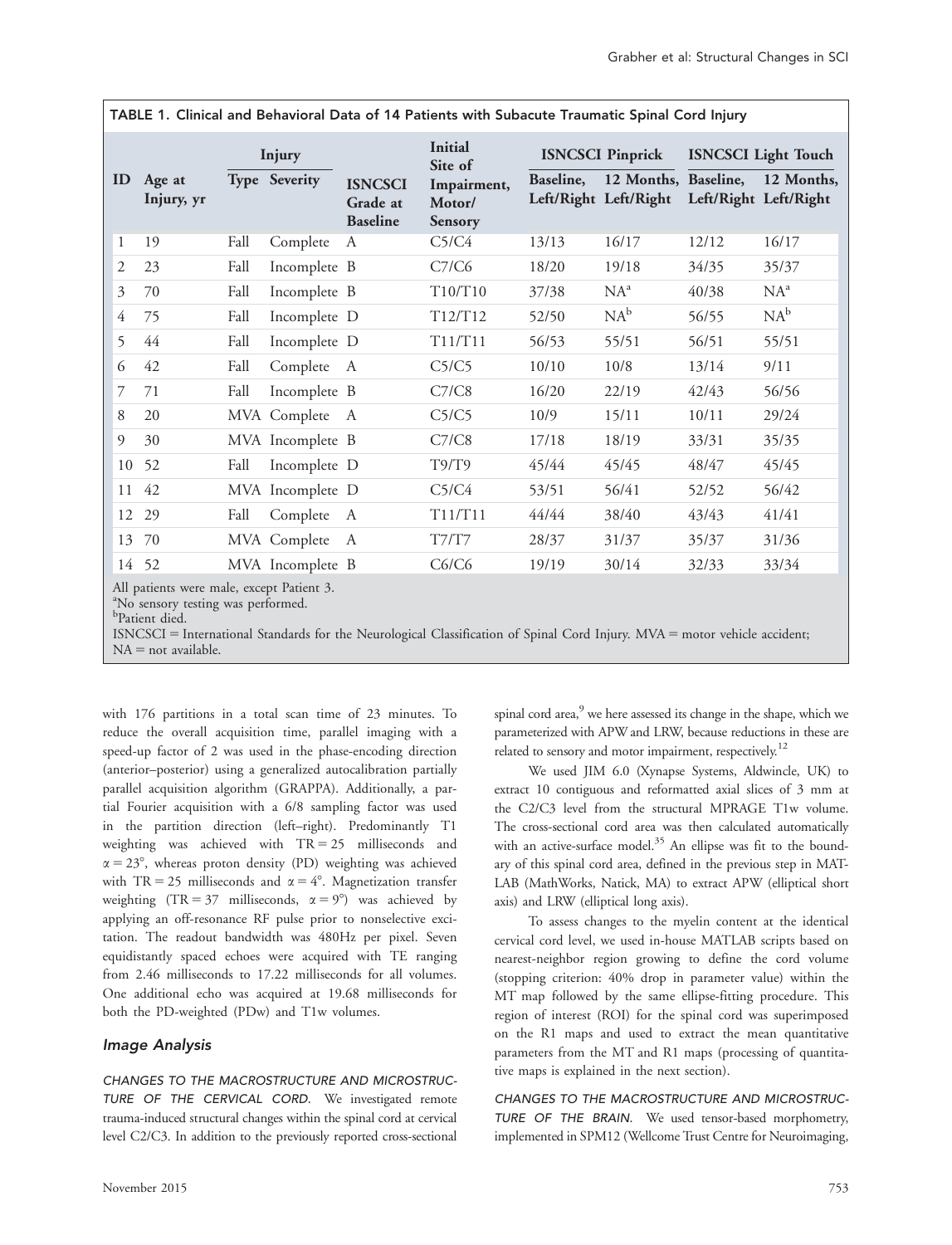University College London, London, UK), to investigate dynamic volumetric brain changes in patients and controls over time. This was performed with the MPRAGE T1w images obtained at baseline, 2 months, 6 months, and 12 months. For each participant, the 4 volumes were aligned longitudinally to their midpoint average using inverse-consistent 3D nonlinear registration.<sup>25</sup> This generated Jacobian determinant maps for each time point, as well as the participant's average image (in terms of both shape and intensity). Unified segmentation was used to segment the average image into gray matter, white matter, and cerebrospinal fluid.<sup>36</sup> The Jacobian determinant maps were transformed to Montreal Neurological Institute (MNI) space using deformations derived from the fast diffeomorphic image registration algorithm (Dartel). $37$  The spatially normalized Jacobian maps were finally smoothed with an isotropic Gaussian kernel filter with 2mm full width at half maximum (FWHM). The processed data encoded volumetric expansion and compression in each participant.<sup>9</sup>

We used  $VBQ^{26,38}$  to investigate the cross-sectional differences in myelin integrity between patients and controls at 12 months. MT-weighted, PDw, and T1w FLASH volumes were used to calculate quantitative parameter maps of MT and R1, which are sensitive to microstructural features of the tissue.<sup>23</sup> Whereas MT maps are primarily sensitive to macromolecular content, most notably myelin, $32,39$  R1 maps are additionally sensitive to free water content, axon diameter, and iron content.31,40

UNICORT was used for bias estimation and correction of RF transmit field inhomogeneity effects in the R1 maps.<sup>26</sup> The MT maps for each participant were segmented into gray matter, white matter, and cerebrospinal fluid using unified segmentation.<sup>36</sup> The transformation to MNI space was performed using Dartel. $37$  Finally, the MT and R1 maps were warped to MNI space with the participant-specific flow fields from the MT maps obtained with Dartel and smoothed with an isotropic Gaussian kernel filter with 3 mm FWHM. The VBQ approach was used for this normalization process to minimize partial volume effects.<sup>38</sup>

Because we were interested in trauma-induced degeneration in the ascending sensory system, we defined specific ROIs. The subcortical and cortical ROIs were defined as a single ROI encompassing the bilateral anterior cingulate cortex (ACC), thalamus, primary and secondary (S2) somatosensory cortex, and insula to include the main sensory and pain modulatory structures,<sup>15,41–44</sup> using the anatomy toolbox for SPM.<sup>45</sup> The brainstem and cerebellum were defined as a further ROI using the SUIT toolbox for SPM.<sup>46</sup> Regions were chosen according to whether they contain/receive ascending sensory pathways.47–50

#### Statistical Analysis

Stata 13 (StataCorp, College Station, TX) was used for statistical analysis of all nonbrain data. We estimated the rates of change of clinical impairments in patients with linear regression models, with time as predictor. To accommodate nonlinear recovery, time was modeled on a logarithmic scale. We assessed the rate of change of the spinal cord parameters using linear

regressions in all participants. A group indicator, group  $\times$  time, and time  $\times$  time interaction were included in the regression model to compare the rates of change and to accommodate quadratic effects. Age, sex, and their interaction with time were used to diminish any confounding (linear) effects. Two-sample  $t$ tests were used to assess MT and R1 differences between patients and controls in the spinal cord at 12 months.

Linear and non-linear (quadratic) regression models in SPM12 were used to assess longitudinal brain volume changes in gray and white matter, and the microstructure at 12 months, in the defined ROIs. The analyses included a group indicator and time. To assess non-linear changes, time was modelled as the quadratic term. Age was treated as a covariate of no interest. Statistical parametric maps were initially thresholded with an uncorrected voxel threshold of  $p = 0.001$ . To account for multiple testing, only clusters surpassing a corrected cluster threshold of  $p = 0.05$  (familywise error corrected based on Gaussian random field theory) were considered as significant (unless otherwise stated for peak voxel) $51$  and reported in Results. Onetailed t tests with a significance threshold of  $p < 0.05$  were used in each voxel of interest to test for decreases in patients and to compare the integrity of myelin between controls and patients, using the 12-month MT and R1 data. To ensure that each voxel was analyzed only once, either in the gray matter or white matter segments, explicit masks for each subspace were generated by assigning each voxel with a probability  $>20\%$  to the tissue class with the highest probability.<sup>52</sup> After characterizing the average group effects, we explored regional structural correlates of sensory function. We used the linear and quadratic coefficients derived from the aforementioned regression models as response variables and clinical outcomes at 12 months in patients as dependent variables. Age and lesion level were modeled as confounds. These associations were tested with F statistics. Only significant associations with p values of less than 0.05 are reported.

## Results

Fourteen patients with subacute traumatic SCI (13 men and 1 woman), with a mean age of 45.6 years (standard deviation  $[SD] = 20.0$ , and 18 healthy participants (12 men and 6 women), with a mean age of 34.1 years  $(SD = 9.5)$ , were enrolled in this study (see Table). There was no statistically significant difference between the mean ages in the 2 groups (Mann–Whitney  $U$  test  $p = 0.138$ ). Eight patients suffered from a tetraplegia (3 with a complete lesion) and 6 from paraplegia (2 with a complete lesion) according to the ISNCSCI classification.

The mean interval from the time of injury to the baseline scan was  $45.93$  days (SD = 18.38), to the second scan 96.64 days (38.09), to the third scan 209.46 days (59.14), and to the last scan 380.54 days (109.32). In total, 122 data sets were included, of which 32 were acquired at baseline, 29 at 2 months, 31 at 6 months,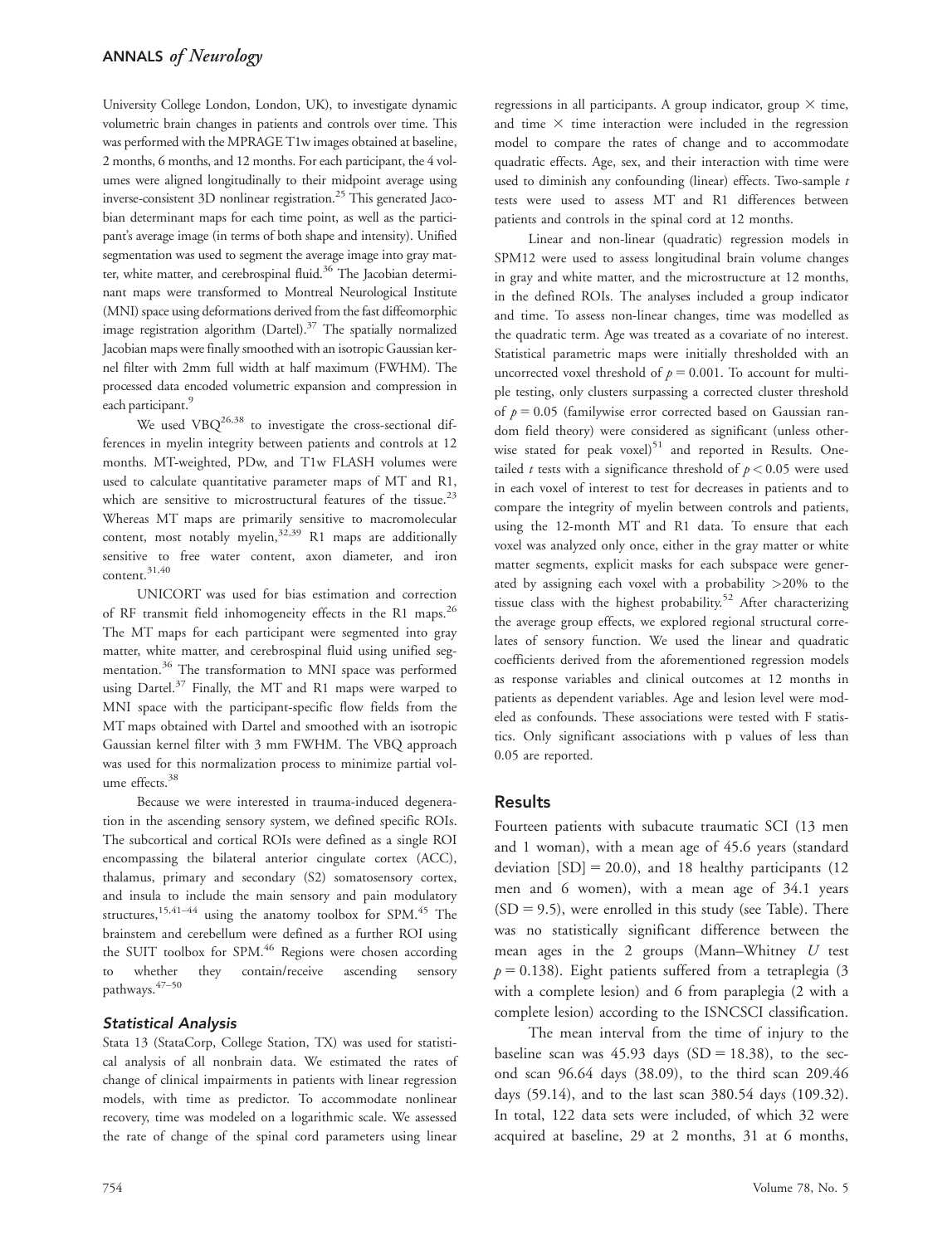

FIGURE 1: Longitudinal shape and cross-sectional microstructural changes of the spinal cord above the lesion level at C2/C3 in patients (red) compared to controls (blue). (A) Shrinkage of the anterior–posterior width (APW) in patients compared to controls. (B) Shrinkage of the left–right width (LRW) in patients. No significant change was detected in controls. Vertical error bars show standard error (SE) for change in APW and LRW and horizontal error bars show SE for scan intervals. (C, D) Reduction of mean longitudinal relaxation rate (R1) and magnetization transfer saturation (MT) respectively at cervical C2/C3 level in patients compared to controls. Note that the results from the cross-sectional cord area change has been reported previously<sup>9</sup> and are shown only for illustrative purposes.

and 30 at 12 months. Thus, 95.3% of planned assessments were accomplished.

Besides the improvements in ISNCSCI motor score and SCIM score (as reported for this patient cohort earlier<sup>9</sup>), patients did not recover on the ISNCSCI pinprick (increase of 0.046 per log month,  $p = 0.967$ ) and ISNCSCI light touch (increase of 1.439 per log month,  $p = 0.324$ ) scores. Neuropathic pain below the lesion emerged in 6 patients, and their pain intensity increased over time on the EMSCI pain questionnaire (mean pain intensity increased by 0.71 per log month, 95% confidence interval [CI] =  $0.072-1.341$ ,  $p = 0.029$ ).

## Changes to the Macrostructure and Microstructure of the Cervical Cord

In addition to progressive decrease in overall cord area at C2/C3 above the lesion level in patients, $9$  we found spatially specific dynamic shape changes of the APW and LRW at the identical level (Fig 1A, B) between patients and controls  $(p < 0.001)$ . In patients, the decrease of the APW was 0.022 mm per month (95% CI =  $-0.041$  to  $-0.003$ ,  $p = 0.023$ ) and LRW decreased by 0.034 mm per month (95% CI = -0.059 to -0.010,  $p = 0.005$ ). In controls, the cord metrics did not change over time  $(p = 0.238$  for cord area,  $p = 0.136$  for APW,  $p = 0.412$ for LRW). In patients, the rate of decrease was similar between the APW and LRW ( $p = 0.520$ ).

At the cervical cord level at 12 months, myelinsensitive MT and R1 were reduced in patients (MT: 2.65%, 95% CI = 2.40–2.90,  $p = 0.003$ ; R1: 0.848 seconds<sup>-1</sup>, 95% CI = 0.769-0.926,  $p = 0.012$ ) compared to controls (MT:  $3.08\%$ ,  $95\%$  CI =  $3.00-3.16$ ; R1: 0.968 seconds<sup>-1</sup>, 95% CI = 0.916-1.020) by 14.96% and 12.41%, respectively (see Fig 1C, D).

## Changes to the Macrostructure and Microstructure in the Brain

Progressive focal brain volume decreases of up to 3% in the right thalamus (x: 20, y:  $-35$ , z: 2, z score = 4.20,  $p = 0.037$ , cluster extent = 287; x: 2, y: -5, z: 8, z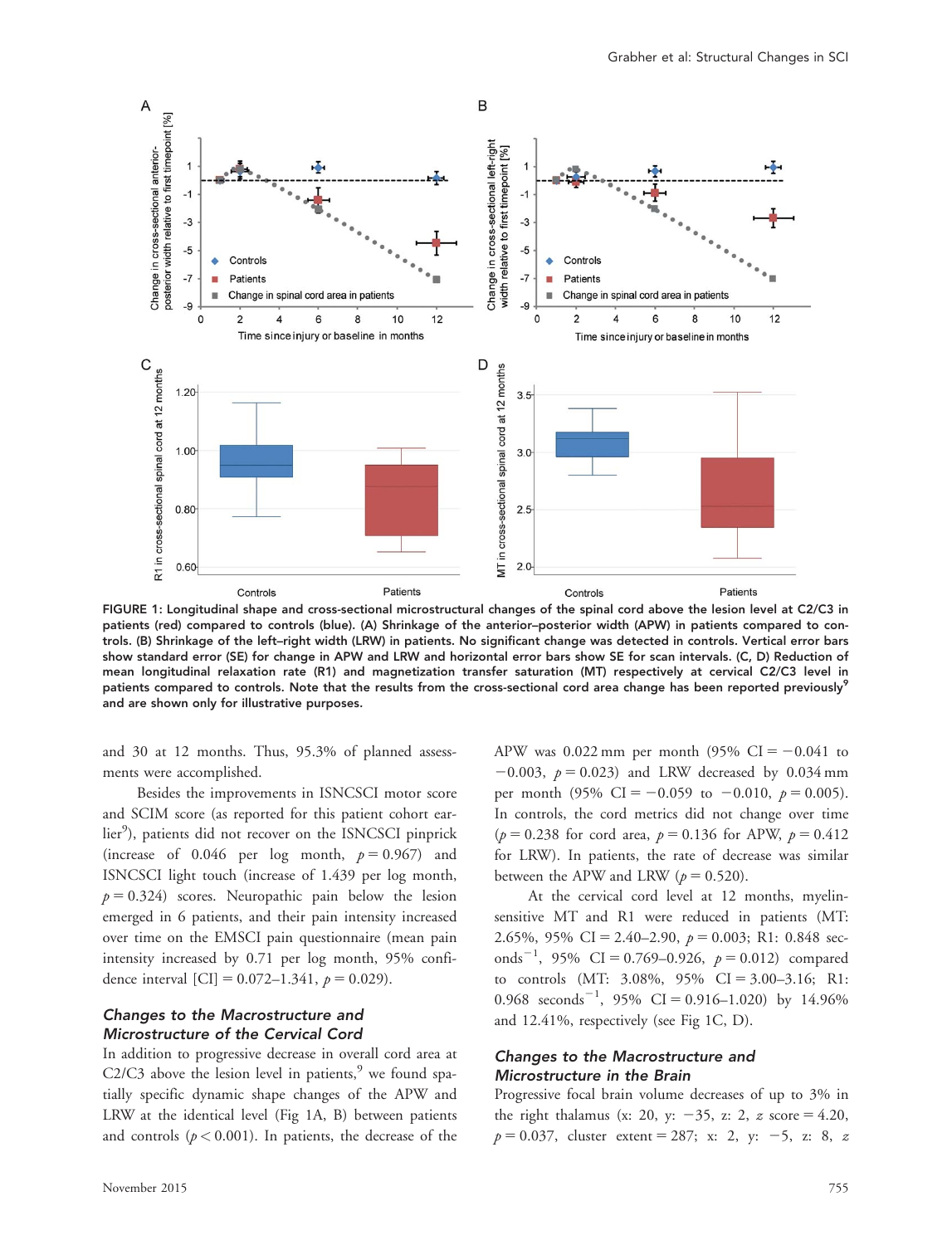

Time since injury or baseline in months

FIGURE 2: Longitudinal volumetric decreases in subcortical and brainstem gray and white matter shown by tensor-based morphometry. (A) Overlay of statistical parametric maps (uncorrected p < 0.001, for illustrative purposes) showing volumetric decreases in gray and white matter. The color bar indicates the t score. (B) Illustration of progressive volumetric changes relative to baseline extracted from selected areas of interest. Vertical error bars show standard error (SE) for volumetric change in selected area of interest, and horizontal error bars show SE for scan intervals. ACC = anterior cingulate cortex; S2 = secondary somatosensory cortex.

score = 3.82,  $p = 0.019$ , cluster extent = 358), left thalamus (x: -20, y: -30, z: 9, z score = 3.98,  $p < 0.001$ , cluster extent = 1324), right ACC (x: 17, y: 30, z: 3, z score = 3.89,  $p = 0.003$ , cluster extent = 586), left ACC (x: -15, y: 28, z: -1, z score = 3.62,  $p = 0.010$ , cluster extent = 432), left insula (x:  $-38$ , y:  $-24$ , z: 17, z score- $= 3.85, p < 0.001$ , cluster extent  $= 1,028$ ), left S2 (x:  $-54$ , y: 7, z: 5, z score = 4.09,  $p < 0.001$ , cluster exten $t = 842$ ), and pons (x: 2, y: -39, z: -31, z score = 4.62,  $p < 0.001$ , cluster extent = 926) developed over time in patients compared to controls (Fig 2).

At 12 months, myelin-sensitive R1 was reduced in the thalamus by up to 19% (x: 0, y:  $-26$ , z:  $-3$ , z score = 4.10,  $p < 0.001$ , cluster extent = 959). R1 was also reduced by 20% in the left (x: 9, y:  $-45$ , z:  $-30$ , z score = 4.39,  $p < 0.001$ , cluster exten $t = 1,940$ ) and by 17% in the right cerebellum (x: 2, y:  $-53$ , z:  $-14$ , z score = 4.31,  $p < 0.001$ , cluster extent  $= 3,124$ ). The latter cluster extends into the brainstem (eg, medulla oblongata, pons, and midbrain). Myelin-sensitive MT was reduced by 14% in the spinal cord dorsal columns (x: 0, y:  $-50$ , z:  $-66$ , z score = 4.80,  $p = 0.045$ , cluster extent = 51, only significant at peak voxel; Fig 3).

## Association between Structural Changes and Clinical Outcomes

ISNCSCI pinprick scores at 12 months were associated with rate of cord area decrease ( $p = 0.020$ ,  $r^2 = 0.76$ ; Fig 4A). ISNCSCI pinprick scores at 12 months were associated with rate of volumetric changes in the right cerebellum (x: 2, y:  $-47$ , z:  $-18$ , z score = 5.80,  $p < 0.001$ , cluster extent = 197; x: 12, y:  $-62$ , z:  $-16$ , z score- $= 4.87, p = 0.017$ , cluster extent  $= 75$ ; Fig 5A, B) and ISNCSCI light touch scores with rate of volumetric changes in the dorsal columns at the level of the medulla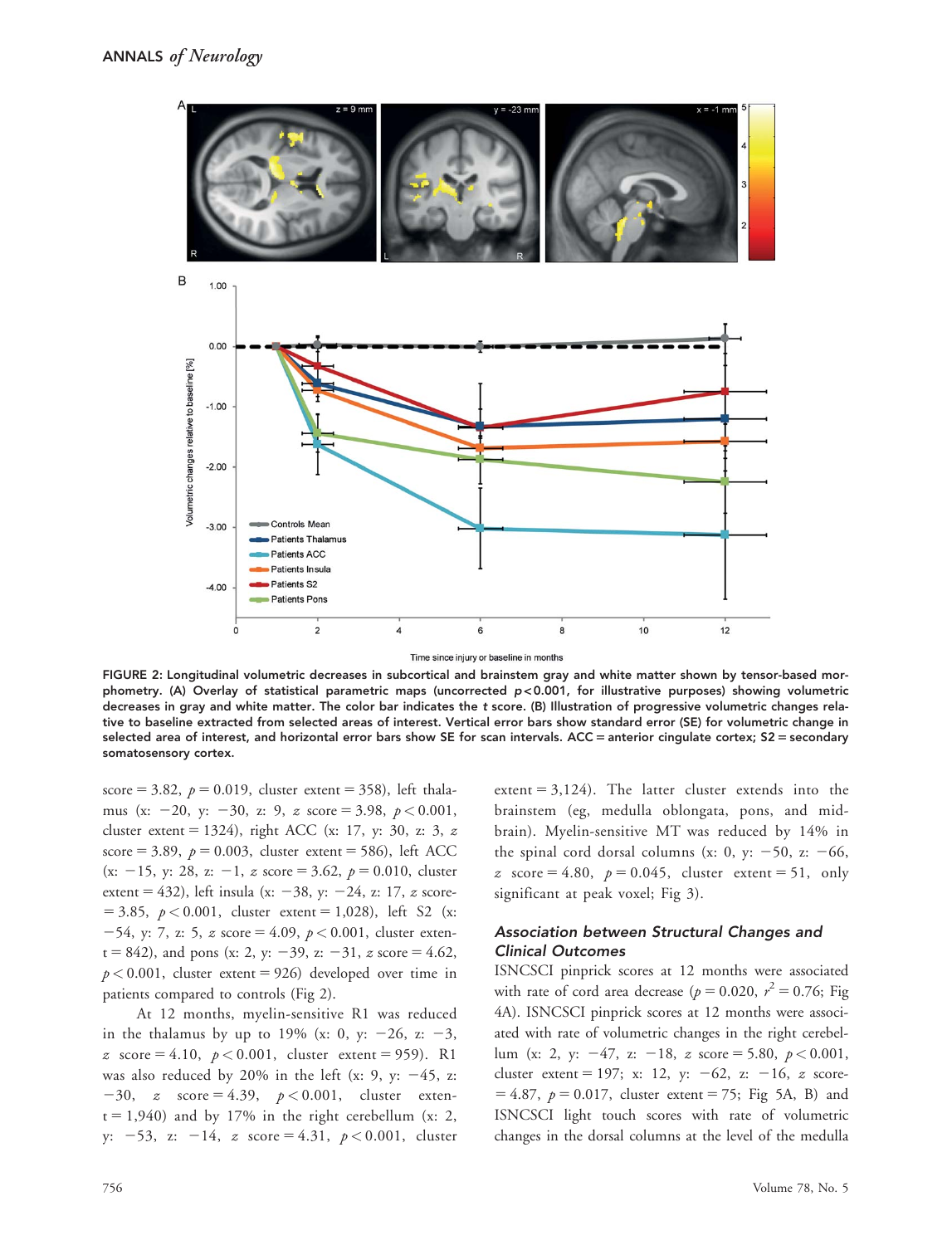

FIGURE 3: Changes in microstructure at 12 months revealed by voxel-based quantification. Overlay of statistical parametric maps (uncorrected  $p < 0.001$ , for illustrative purposes) shows reduced magnetization transfer saturation (MT; red) and longitudinal relaxation rate (R1; yellow) in patients compared to controls at 12 months in thalamus, cerebellum with a cluster extending into the brainstem (ie, medulla oblongata, pons, and midbrain), and medulla oblongata (ie, dorsal column). These reductions suggest microstructural changes in patients, because MT and R1 are both sensitive to myelin. L = left; R = right.



FIGURE 4: Correlations between structural changes in spinal cord and sensory outcome. Correlation is shown between pinprick score and change in cross-sectional spinal cord area between baseline and 12 months (A) and magnetization transfer saturation (MT) at 12 months (B). Note, for illustrative purpose we used the unadjusted values of pin-prick score and cord area change. [Color figure can be viewed in the online issue, which is available at [www.annalsofneurology.org](http://www.annalsofneurology.org).]

November 2015 757

oblongata (x: 14, y:  $-29$ , z:  $-42$ , z score = 4.07,  $p = 0.023$ , cluster extent = 31; x: -8, y: 36, z: -48, z score = 3.88,  $p = 0.016$ , cluster extent = 76; x: 5, y:  $-45$ , z:  $-63$ , z score = 4.76,  $p = 0.026$ , cluster exten $t = 76$ , latter cluster only significant at peak voxel; see Fig 5A, C).

At 12 months, ISNCSCI pinprick scores were associated with spinal cord MT ( $p = 0.005$ ,  $r^2 = 0.82$ ; see Fig 4B).

## **Discussion**

This study shows progressive volumetric decreases along the sensory system from the earliest stage after SCI. The evaluation of myelin-sensitive qMRI supports the hypothesis that the observed volumetric changes relate to changes in the underlying myeloarchitecture. From the clinical perspective, the observed structural changes in the cord and brain were related to the extent of sensory outcome but were not related to neuropathic pain. Thus, both the motor<sup>9</sup> and sensory systems are susceptible to atrophy early after injury. Therefore, the MRI changes could be considered as complementing the clinical assessment for monitoring sensory impairment and outcome during the course of rehabilitation and treatment interventions following SCI.

## Evolution of Structural Changes from the Spinal Cord to the Brain

During the first year after traumatic SCI, the cord area declines by  $7\%$ , with a reduction of up to 30% 15 years postinjury.12,53 Besides the overall reduction of cord area, morphometric changes may provide further insight into tract-specific changes, as reductions of the APW have been associated with sensory impairment and the LRW with motor function in chronic SCI.<sup>12</sup> Here, we assessed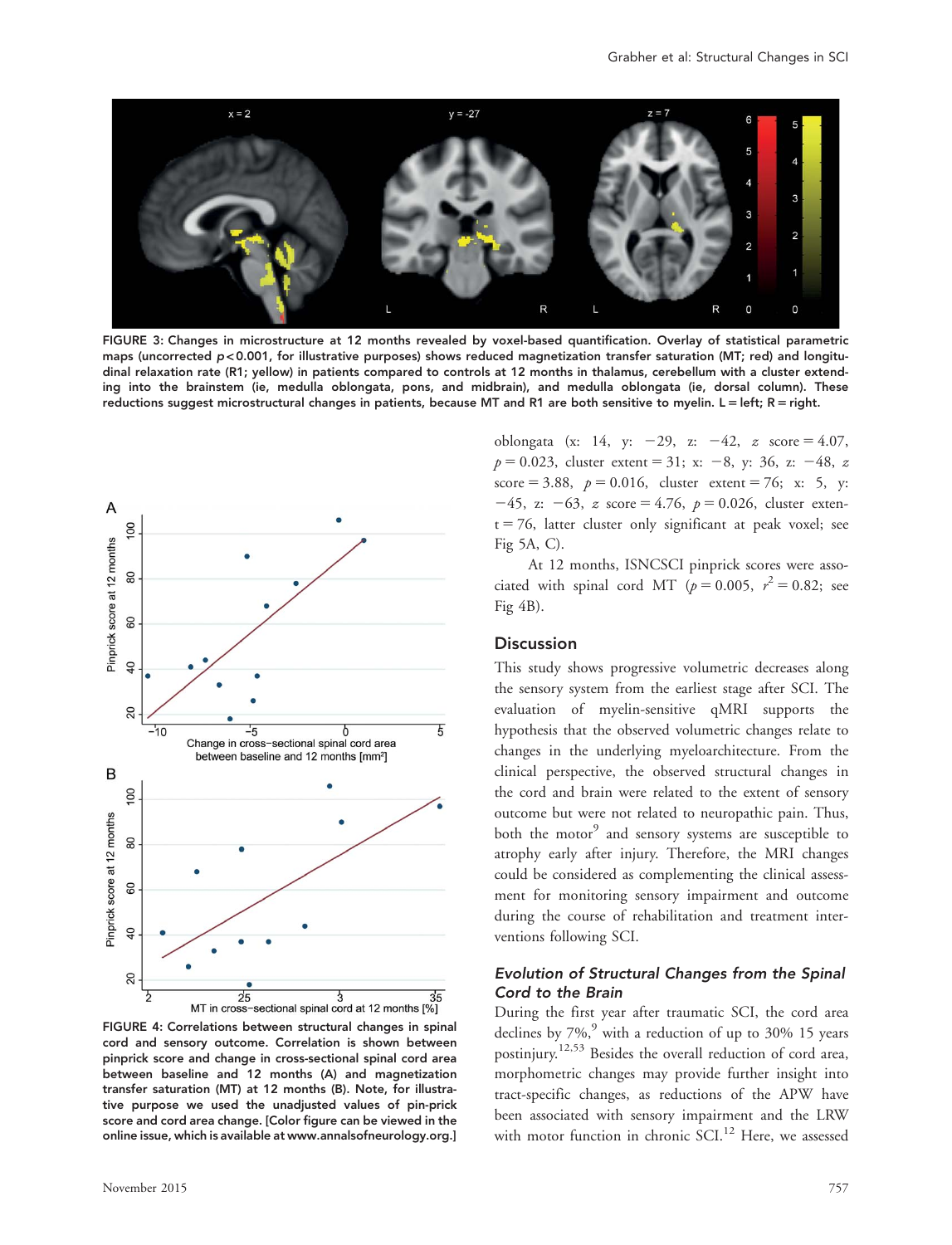

FIGURE 5: Correlation between progressive volumetric changes in the brain and sensory outcome. (A) Overlay of statistical parametric maps (uncorrected p < 0.001, for illustrative purposes) shows a correlation between cerebellum and pinprick (PP) score at 12 months (yellow, data of peak voxel plotted in B) and between the medulla oblongata and light touch (LT) score at 12 months (red, data of peak voxel plotted in C). The color bars indicate the corresponding t scores. (B) Greater volumetric decreases over time in patients with lower pinprick outcome at 12 months. (C) No difference in volumetric decreases over time in patients with lower light touch outcome at 12 months. Vertical error bars show standard error (SE) for volumetric change in selected area of interest, and horizontal error bars show SE for scan intervals. An arbitrary threshold for clinical outcome at 12 months was set to 70 (for illustrative purposes).

the progressive shape changes of the cord (ie, APW and LRW). In agreement with the observations in chronic SCI patients, $12$  shape deformations occurred in both the APW and LRW. The change in the APW might reflect anterograde degeneration occurring along the dorsal col- $\text{ums}^{12,18,19}$  in parallel with retrograde degeneration of the descending tracts (eg, corticospinal tracts) captured by the LRW.12 The reductions of myelin-sensitive MT and R1 parameters (at the same cord level) and of diffusion tensor metrics in the chronic injured spinal cord $^{11,54}$ may reflect ongoing changes of the myelin architecture that in turn contribute to the shape changes.

At the level of the brain, we found progressive volumetric decreases in areas involved in sensory processing (eg, brainstem, thalamus, ACC, S2, and insula) between baseline and 12 months. Alterations in structure and function in these  $\arccos^{14,18,55,56}$  have been associated with impaired sensory processing and sensory discomfort in patients with  $SCI<sup>22</sup>$  Similar to findings in the spinal cord, myelin-sensitive R1 and MT paralleled the volumetric changes observed in the thalamus, cerebellum, and medulla oblongata comprising the dorsal columns. The bilateral decrease of both volume and myelinsensitive MR parameters within the same cortical areas is suggestive of ongoing structural changes responding to the SCI that in the present SCI cohort caused equally severe impairments on either side of the body. These changes are likely to involve changes at the level of cellular metabolism, blood flow, and functional depression, inducing a state of hypoactivity and shrinkage of sensory neurons and their axons.<sup>57</sup> In accordance with motor system atrophy during the first year after injury, $9$  the magnitude of atrophy within the sensory system was evident in both incomplete and complete paraplegic and tetraple-

gic patients. This finding is of interest, as patients with a very chronic SCI show level-dependent spinal atrophy, with more pronounced atrophic changes in those patients with higher lesion levels.<sup>12</sup> Thus, level-dependent atrophy (ie, lesions in the cervical cord impact the structural integrity of a greater number of fibers and neurons than a comparable thoracic lesion) may only become distinguishable at later disease stages of SCI. However, we are aware that the sample size of our study is rather small and weak effects might not have been detected. To detect the full spectrum of potential changes, future multicenter studies with the advantage of collecting large sample sizes are required. Our results provide the necessary motivation and evidence for conducting such expensive studies.

## Clinical Associations with Structural Changes

Crucially, the rate of volume change and the reduction of myelin-sensitive structural measures in the cord and volume changes in the brain related quantitatively to sensory deficits. In other words, faster atrophy and greater decreases in myelin-sensitive markers were seen in ascending spinal pathways and sensory-specific brain areas in patients with greater loss of pain (pinprick) and light touch (brush) sensation. At the cervical cord and the medulla oblongata level, long-distance Wallerian degeneration of primary afferents within the spinothalamic tracts as wells as dorsal columns is a likely pathophysiological substrate underlying the clinicopathological associations of pinprick and light touch.<sup>58,59</sup> Within the brainstem and cerebellum (both receivers of afferent spinal inputs<sup>18,48</sup>), the interpretation of the association between trauma-induced atrophy rate and light touch and pinprick outcome is more complex. In addition to Wallerian degeneration of ascending fiber pathways that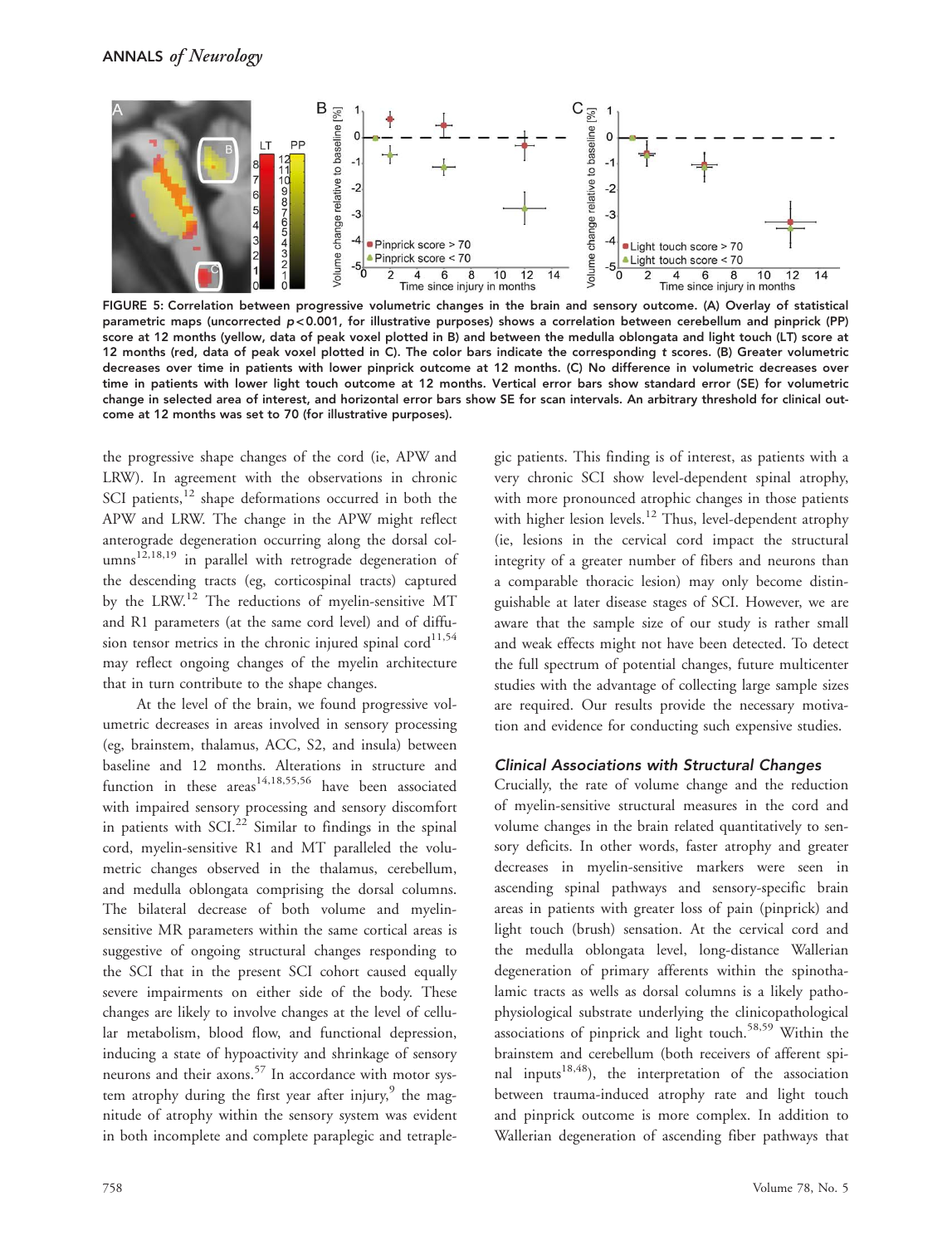arise from the spinal cord, transsynaptic changes affecting the structure and function of sensory relay nuclei in the brainstem and neurons within the cerebellum (eg, Purkinje cells) occur as a consequence of deafferentation.<sup>18,21,60</sup> The relationship between greater cerebellar atrophy rate and worse pinprick outcome is therefore interesting, as the cerebellum may also be involved in trauma-induced maladaptive processing of afferent sensory inputs (eg, nociception) $61$  alongside its role as a comparator for errors in somatosensory processing<sup>62</sup> resulting in motor impairment.<sup>48</sup> Thus, a traumadependent altered structure function relationship due to deafferentation could explain why patients with greater sensory dysfunction (ie, worse protopathic sensation) show more severe atrophy. The shape changes (APW, LRW) of the cord could not be associated with specific sensory outcomes. Therefore, the rather gross geometrical changes (APW, LRW) along the axis might only become responsive to sensory impairment in the very chronic phase of injury.<sup>12</sup>

The clinical standard to determine the degree of sensory disability—that is, epicritic and protopathic sensation—after spinal cord damage is the testing of light touch and pinprick sensation, respectively. Somatosensory $^{63}$  and contact heat evoked potentials $^{64}$  have been shown to provide complementary insights into the pathophysiology underlying sensory deficits, as they reveal subclinical afferent sparing beyond pinprick and light touch sensation. Thus, future serial studies will integrate these complementary measures as they have the potential to reveal pathology to anatomically distinct pathways with greater resolution (ie, dorsal columns and spinothalamic tract). $65$ 

Although neuropathic pain developed in this patient group over time, neither the onset nor the intensity of neuropathic pain was linked to neurodegeneration (eg, reduction in volume decline and myelin) during the first year of injury. Whereas loss of sensory input is generally induced by neural damage and disconnection within ascending sensory pathways,  $18,19$  most important mechanisms underlying neuropathic pain in the subacute phase of injury originate in the brain with complex interactions of the spinal and supraspinal neuronal circuits.15,66,67 Studies focusing on the chronic phase were able to associate structural changes in brain regions with nociceptive processing (ie, thalamus, prefrontal cortex, insular cortex, amygdala, and premotor cortex), although the ultimate mechanisms remain unclear.<sup>67</sup> Future multimodal studies integrating serial structural and functional MRI and electrophysiological assessments of pain are needed to address this issue further.

#### Limitations

Our study had some limitations. First, controls were on average 12 years younger than patients. We included age as a covariate in all statistical analyses to exclude any (linear) age-related effects, although the relationship between age and cord area is not significant.<sup>52</sup> Moreover, our analysis revealed that the brain volume trajectories were not significantly associated with age nor did the adjustment of age influence the latter significantly. However, the validity of the adjustment can only be asserted confidently for patients and controls younger than 55 years, because there were no controls older than 55 years. Second, although computational morphometry can reveal disease-specific changes over time, it is not biologically specific. In this study, these morphometric changes were paralleled by changes in qMRI metrics that are sensitive to underlying tissue microstructure. Measures of MT provide information about the macromolecular content of the microstructural environment. Although not a direct measure of myelin, postmortem validation has shown high correspondence between MT-based measures and myelin staining,  $68,69$  indicating that myelin is a significant contributor to this measure. Even though there are multiple contributors to the measured R1, including water and iron content, the contribution from macromolecular components has been shown to dominate. $31,70$ Therefore, we interpret the changes observed in this study as being consistent with axonal demyelination that contributes to volumetric changes within the sensory system. Third, defining compartments of the spinal cord to distinguish ascending and descending pathways is not completely accurate, as tracts located laterally also transmit ascending information (eg, spinocerebellar and spinothalamic tracts). Finally, the mean intervals between the MRIs in patients during follow-up varied, but importantly as a result the dropout rate was minimal (compliance of 95%). We note that we accounted for this variability in the linear trajectory analyses of cord and brain MRI parameters by explicitly modeling the timing of the MRI acquisitions for all subjects.

#### Conclusion

The neuroimaging biomarkers applied for the first time were sensitive to dynamic volumetric changes of the sensory system at both the spinal cord and supraspinal level that are likely to be associated with changes in myelin architecture. Importantly, slower rates of atrophy were associated with less severe sensory disturbance. These findings indicate that not only the motor but also the sensory system undergoes remote (spinal and supraspinal) changes that complement clinical measures of recovery,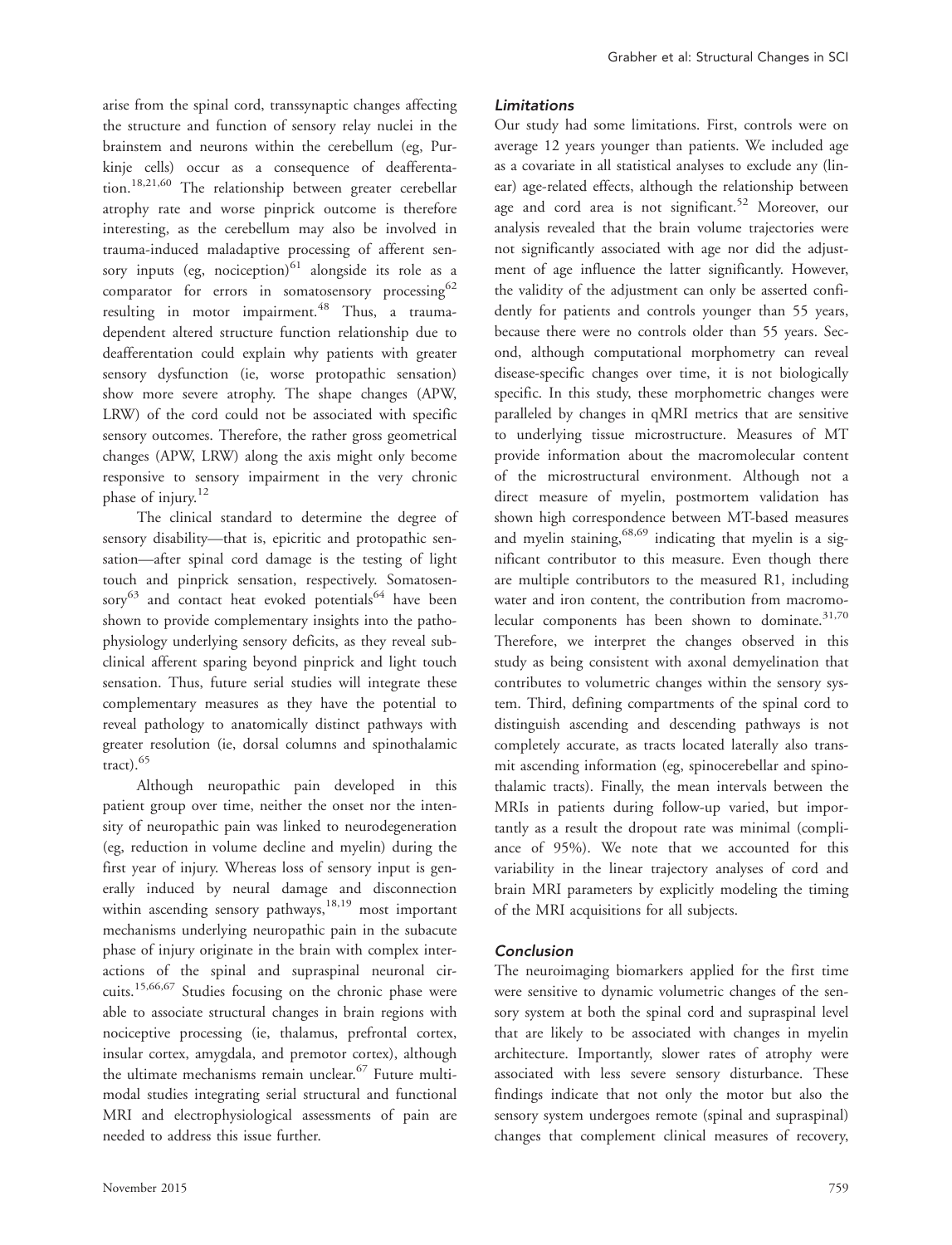although the underlying pathophysiological mechanisms are yet to be elucidated.

# Acknowledgment

We thank all participants who spent their valuable time, all colleagues involved in this study, and the staff of the Department of Radiology at the University Hospital Balgrist. The SRH Holding, Wings for Life, and the Clinical Research Priority Program "NeuroRehab" of the University of Zurich funded this study. The Wellcome Trust Centre for Neuroimaging is supported by core funding from the Wellcome Trust (091593/Z/10/Z).

# Authorship

The study was designed by P.F., N.W., A.J.T., and A.C. The data were analyzed by P.G., M.F.C., P.F., N.W., and J.A. All authors wrote and reviewed the paper.

# Potential Conflicts of Interest

N.W.: grants, European Union, MRC, UCL SLMS, Wings for Life; institutional research agreement, Siemens; consultancy, UCL Consultants; patent, DE 10319037 A1 (licensee, University of Tübingen). A.J.T.: consultancy, Biogen Idec, Novartis, Medday, Eisai, Genzyme; speaking fees, Novartis, Teva, EXCEMED, Remedica; honorarium, Sage Publications (as Editor in Chief, Multiple Sclerosis). P.F.: grant, Wings for Life.

# References

- 1. Zariffa J, Kramer JLK, Fawcett JW, et al. Characterization of neurological recovery following traumatic sensorimotor complete thoracic spinal cord injury. Spinal Cord 2011;49:463–471.
- 2. Furlan JC, Noonan V, Singh A, Fehlings MG. Assessment of impairment in patients with acute traumatic spinal cord injury: a systematic review of the literature. J Neurotrauma 2011;28:1445– 1477.
- 3. Siddall PJ, Loeser JD. Pain following spinal cord injury. Spinal Cord 2001;39:63–73.
- 4. Siddall PJ, McClelland JM, Rutkowski SB, Cousins MJ. A longitudinal study of the prevalence and characteristics of pain in the first 5 years following spinal cord injury. Pain 2003;103:249–257.
- 5. Buss A, Schwab ME. Sequential loss of myelin proteins during Wallerian degeneration in the rat spinal cord. Glia 2003;42:424–432.
- 6. Jones EG, Pons TP. Thalamic and brainstem contributions to large-scale plasticity of primate somatosensory cortex. Science 1998;282:1121–1125.
- 7. Ghosh A, Sydekum E, Haiss F, et al. Functional and anatomical reorganization of the sensory-motor cortex after incomplete spinal cord injury in adult rats. J Neurosci 2009;29:12210–12219.
- 8. Yague JG, Foffani G, Aguilar J. Cortical hyperexcitability in response to preserved spinothalamic inputs immediately after spinal cord hemisection. Exp Neurol 2011;227:252–263.
- 9. Freund P, Weiskopf N, Ashburner J, et al. MRI investigation of the sensorimotor cortex and the corticospinal tract after acute spinal

cord injury: a prospective longitudinal study. Lancet Neurol 2013; 12:873–881.

- 10. Miyanji F, Furlan JC, Aarabi B, et al. Acute cervical traumatic spinal cord injury: MR imaging findings correlated with neurologic outcome—prospective study with 100 consecutive patients. Radiology 2007;243:820–827.
- 11. Cohen-Adad J, El Mendili M-M, Lehéricy S, et al. Demyelination and degeneration in the injured human spinal cord detected with diffusion and magnetization transfer MRI. Neuroimage 2011;55:1024–1033.
- 12. Lundell H, Barthelemy D, Skimminge A, et al. Independent spinal cord atrophy measures correlate to motor and sensory deficits in individuals with spinal cord injury. Spinal Cord 2011;49:70–75.
- 13. Wrigley PJ, Gustin SM, Macey PM, et al. Anatomical changes in human motor cortex and motor pathways following complete thoracic spinal cord injury. Cereb Cortex 2009;19:224–232.
- 14. Gustin SM, Wrigley PJ, Siddall PJ, Henderson LA. Brain anatomy changes associated with persistent neuropathic pain following spinal cord injury. Cereb Cortex 2010;20:1409–1419.
- 15. Mole TB, MacIver K, Sluming V, et al. Specific brain morphometric changes in spinal cord injury with and without neuropathic pain. Neuroimage Clin 2014;5:28–35.
- 16. Cadotte DW, Bosma R, Mikulis D, et al. Plasticity of the injured human spinal cord: insights revealed by spinal cord functional MRI. PLoS One 2012;7:e45560.
- 17. Stroman PW, Tomanek B, Krause V, et al. Mapping of neuronal function in the healthy and injured human spinal cord with spinal fMRI. Neuroimage 2002;17:1854–1860.
- 18. Jain N, Florence SL, Qi H, Kaas JH. Growth of new brainstem connections in adult monkeys with massive sensory loss. Proc Natl Acad Sci U S A 2000;97:5546–5550.
- 19. Chen LM, Qi H-X, Kaas JH. Dynamic reorganization of digit representations in somatosensory cortex of nonhuman primates after spinal cord injury. J Neurosci 2012;32:14649–14663.
- 20. Aguilar J, Humanes-Valera D, Alonso-Calviño E, et al. Spinal cord injury immediately changes the state of the brain. J Neurosci 2010;30:7528–7537.
- 21. Villiger M, Grabher P, Kiper D, Freund P. Relationship between structural brainstem and brain plasticity and lower-limb training in spinal cord injury: a longitudinal pilot study. Front Hum Neurosci 2015;9:1–10.
- 22. Garcia-Larrea L, Peyron R. Pain matrices and neuropathic pain matrices: a review. Pain 2013;154:S29–S43.
- 23. Weiskopf N, Mohammadi S, Lutti A, Callaghan MF. Advances in MRI-based computational neuroanatomy: from morphometry to in-vivo histology. Curr Opin Neurol 2015;28:313–322.
- 24. Huber E, Curt A, Freund P. Tracking trauma-induced structural and functional changes above the level of spinal cord injury. Curr Opin Neurol 2015;28:365–372.
- 25. Ashburner J, Ridgway GR. Symmetric diffeomorphic modeling of longitudinal structural MRI. Front Neurosci 2013;6:1–19.
- 26. Weiskopf N, Lutti A, Helms G, et al. Unified segmentation based correction of R1 brain maps for RF transmit field inhomogeneities (UNICORT). Neuroimage 2011;54:2116–2124.
- 27. Kirshblum SC, Waring W, Biering-Sorensen F, et al. Reference for the 2011 revision of the International Standards for Neurological Classification of Spinal Cord Injury. J Spinal Cord Med 2011;34: 547–554.
- 28. Anderson K, Aito S, Atkins M, et al. Functional recovery measures for spinal cord injury: an evidence-based review for clinical practice and research. J Spinal Cord Med 2008;31:133–144.
- 29. Widerström-Noga E, Biering-Sørensen F, Bryce TN, et al. The International Spinal Cord Injury Pain Basic Data Set (version 2.0). Spinal Cord 2014;52:282–286.